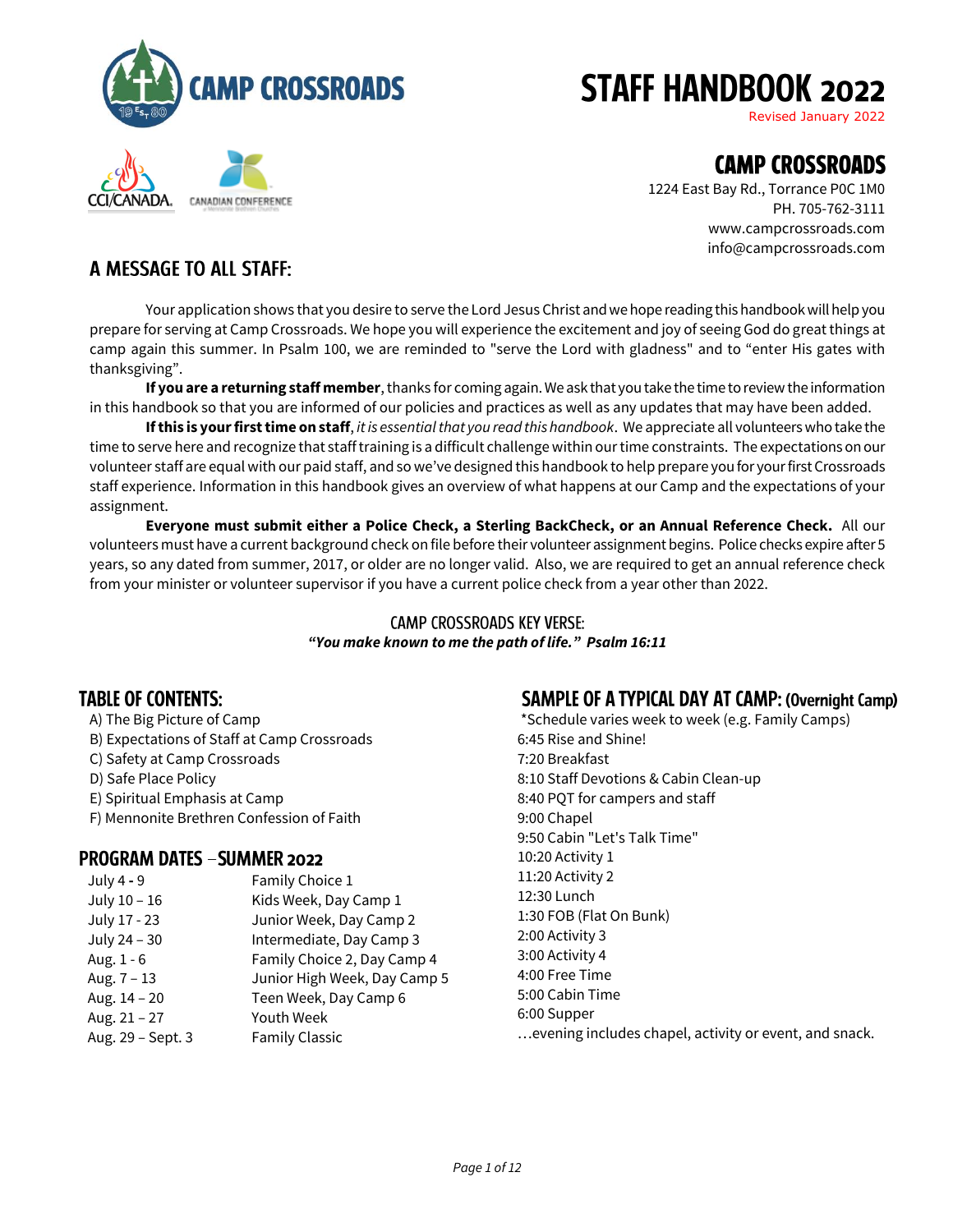## **SECTION A: THE BIG PICTURE OF CAMP**

#### **CHRISTIAN CAMPING**

Camp is fun and exciting! The usual limits of time or walls are changed to an open sky, rocks and trees or a crackling fire. We can see God at work in new, surprising, and unexpected ways. Hopefully you will experience the "new things" that God will do for you and others. Crossroads is an extension of what happens in our churches because Christian camping is a part of the total discipleship program that happens in churches and Christian homes. At camp, we also see people introduced to the Lord Jesus and discipled in their faith.

Christian camps provide opportunities to have fun, know campers as individuals, encourage them to make definite spiritual decisions, develop good habits of Christian living, help in building up the total person and also provide practical experiences in leadership. Christian camping can be a place of safe retreat for staff and campers. In Mark 6:31, Jesus invites us to, "come apart" and rest. We want Crossroads to be a place of change or rest and a safe place for all who come, whether campers or staff, young or older, returnees or first-timers. Christian camping seeks to present Christ and teach His ways in every phase of life. We want campers to see Christ in us. We desire nothing less than the best staff, programs and methods.

#### **OUR MISSION STATEMENT**

"Camp exists as a Christ-centered ministry to support the local church in making disciples and developing leaders."

#### **GOALS AND OBJECTIVES FOR CAMP CROSSROADS**

**Goals of Camp Crossroads** to meet needs of campers and focus on spiritual ministry in all that we do:

- 1. We want to provide a setting to proclaim who Jesus Christ is as taught in the Bible.
- 2. We seek to give children, youth and adults a special opportunity to become the persons God desires them to be as they respond to His love and care with their own love and obedience.
- 3. We seek to demonstrate and model the reality of Christ's life in every part of a person's experience.
- 4. We want to provide an opportunity for individuals to enjoy life with their peer group and others.
- 5. We want individuals to grow in self-awareness, acceptance, respect and understanding of others and in cooperation and responsible behaviour appropriate to one's age and level of maturity.
- 6. We want to worship God our Creator; to grow in our awareness of our dependence on God in creation.
- 7. We want to provide a setting to foster unity and harmony as we share in service so that many youth and adult Christians from churches in our Conference and beyond can use gifts and abilities in Kingdom ministry and grow in leadership.
- 8. We want our Camp to operate with high standards so that campers can enjoy it as a safe place.

#### **Objectives of Camp Crossroads:**

- 1. To nurture and encourage each camper and adult towards a readiness to experience Christ as Saviour and Lord.
- 2. To challenge and assist individuals who are ready for the essential experience of rebirth into the Kingdom of God.
- 3. To provide opportunities for spiritual growth through personal Bible study and meditation, small group sharing and fellowship and through large group worship, praise and teaching.
- 4. To help individuals grow in their relationship with God through increased knowledge of the Bible and to develop a Christian lifestyle that the Word of God teaches.
- 5. To help individuals develop Christ-centered personalities.
- 6. To provide campers with a positive experience of Christian community, fellowship and friendship with peer groups and adults.
- 7. To help campers learn the values of group life, mutual respect, discipline and tolerance as they interact with others, regardless of age, race, or culture.
- 8. To assist campers in developing personal confidence, initiative and independence.
- 9. To help people feel at home in the out-of-doors as they observe God's creation and gain greater knowledge of its resources.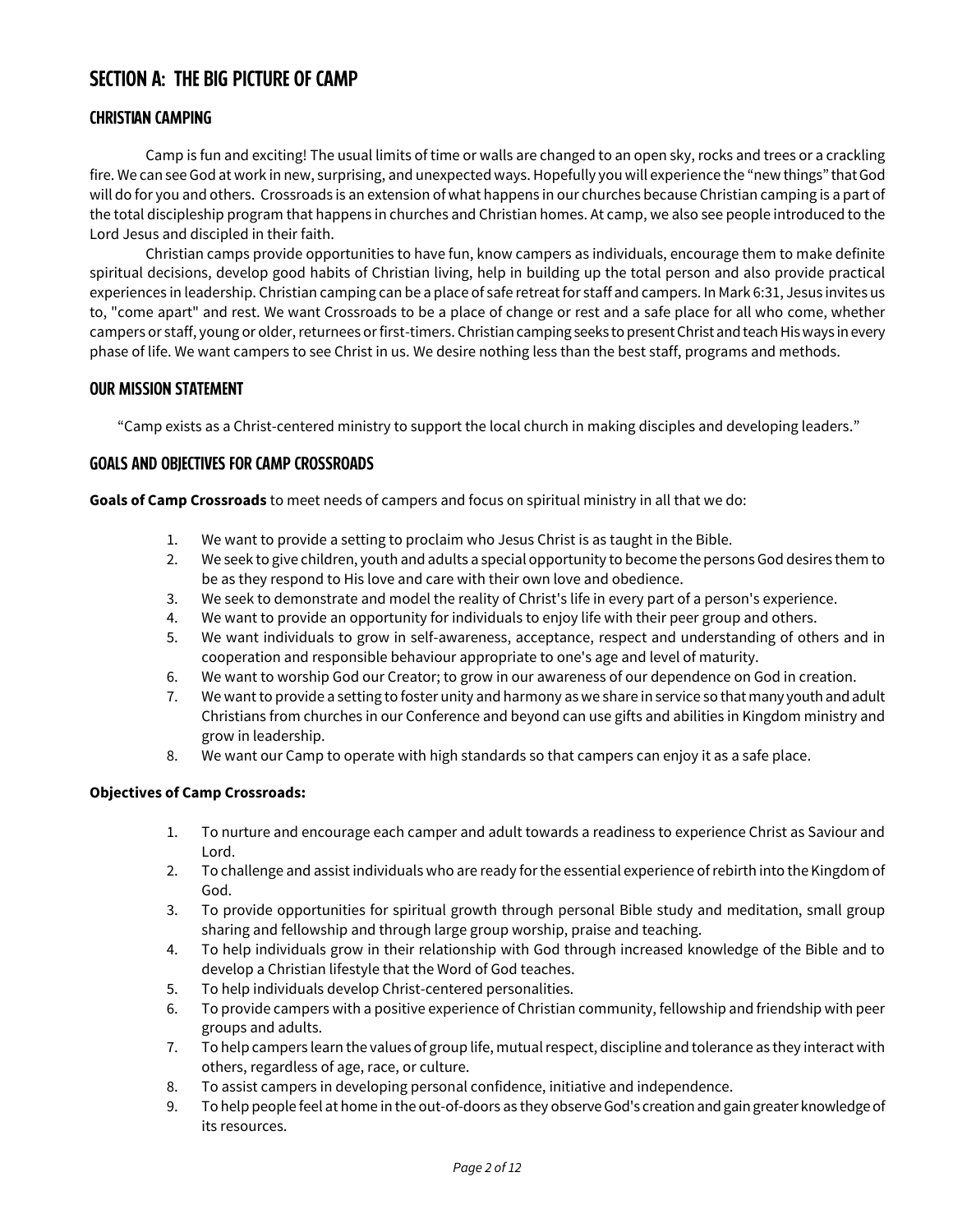- 10. To encourage and assist people in discovering their abilities and gifts for Christian service to others at Camp, at home, in the church and community and throughout the world.
- 11. To help campers develop good health-care habits and provide a setting for healthy physical development.
- 12. To help people have fun and develop Christ-like principles and attitudes in sportsmanship as they participate in camp activities which have been planned for the appropriate age levels.
- 13. To help individuals become responsible citizens who care for God's creation; to gain skill as they learn to value and preserve our resources.
- 14. To introduce new retreats and programs that will meet the needs of children, youth and adults.

*Staff are required to support and model the statements of the Mennonite Brethren Confession of Faith (see page 11) and our core values. Please contact the office if you have questions.*

#### **We want our staff to:**

- 1. Know Christ as personal Saviour; desire to serve God with a humble spirit and a servant's heart.
- 2. Lead by example; be committed to influence and minister to people of all ages.
- 3. Believe God's Word and accept and teach all of it to be Truth.
- 4. Desire to bring people to Christ and to help Christians walk closer to their Lord.
- 5. Trust the Holy Spirit to work through us so He can change lives.
- 6. Display a positive attitude; willingly support goals/objectives, policies/rules of Camp Crossroads.
- 7. Have an ability to work with others; willingly take direction, but also be self-starters: be adaptable, dependable, flexible -willing to work with their hands to do whatever is needed.
- 8. Have good moral character-- a positive reputation-- be responsible to treat each one in an appropriate, acceptable, non-offensive and unquestionable manner.
- 9. Have a sense of humour; see value of appropriate kinds of "fun"; able to enjoy life with all ages.
- 10. Give praise freely; sincerely encourage.
- 11. Expect high standards of conduct: firm, fair and friendly.
- 12. Enjoy the outdoors and learn to treat God's creation with respect and willingly participate in activities planned to help make Camp a memorable experience for campers.

#### **DIVISION OF RESPONSIBILITY**

#### **a) Senior Staff**

- i. **Executive Director** Andrew Hiebert: oversees policy, fundraising, and overall mission/vision of Camp.
- ii. **Ministry Director** Christine Hiebert: oversees discipleship of staff and campers.
- iii. **Operations Manager** Jay VanNatter: responsible for general maintenance of the buildings and property.
- iv. Maintenance Technician Matt Johnson: responsible for grounds maintenance and systems checks.
- v. **Business Manager** Tom Auld: responsible for running the business activities of Camp.
- vi. **Program Director**  TBD: responsible for planning and leading year round programs.
- vii. **Registrar** Courtleigh Reimer: responsible for all summer program registrations, Camp sponsored retreats and year-round rental bookings.

#### **b) Chapel Speakers**

Chapel Speakers are responsible for the spiritual instruction in chapel and provide direction for cabin leaders to use in "Let's Talk Time", a time dedicated to discussing chapel with one's cabin.

#### **c) Summer Staff & Volunteers**

- **i. Summer Staff are** those individuals who have been **hired toserve at Camp for 8-10** weeks in various roles as outlined below.
	- i. **Cabin Leaders**  those who are responsible for a specific group of campers. These individuals spend the majority of time with campers and provide supervision, guidance and friendship. Cabin Leaders are also responsible for facilitating the "Let's Talk Time" discussions with their cabin, "Cabin Time" activities, and assisting with program activities during Intermediate – Youth week. It is especially important for Cabin Leaders to adhere to the Safe Place Policy (see Section D).
	- ii. **Day Camp Leaders** we offer six weeks of day camps for children ages 8-12 from our local area. The day camp runs from 8:30 am to 4:30pm Monday to Friday.
	- iii. **Program Leaders** those who are responsible for camper supervision, the implementation, and "creative twists" to their assigned weekly activity. They can also serve as a prayer partner for an assigned cabin.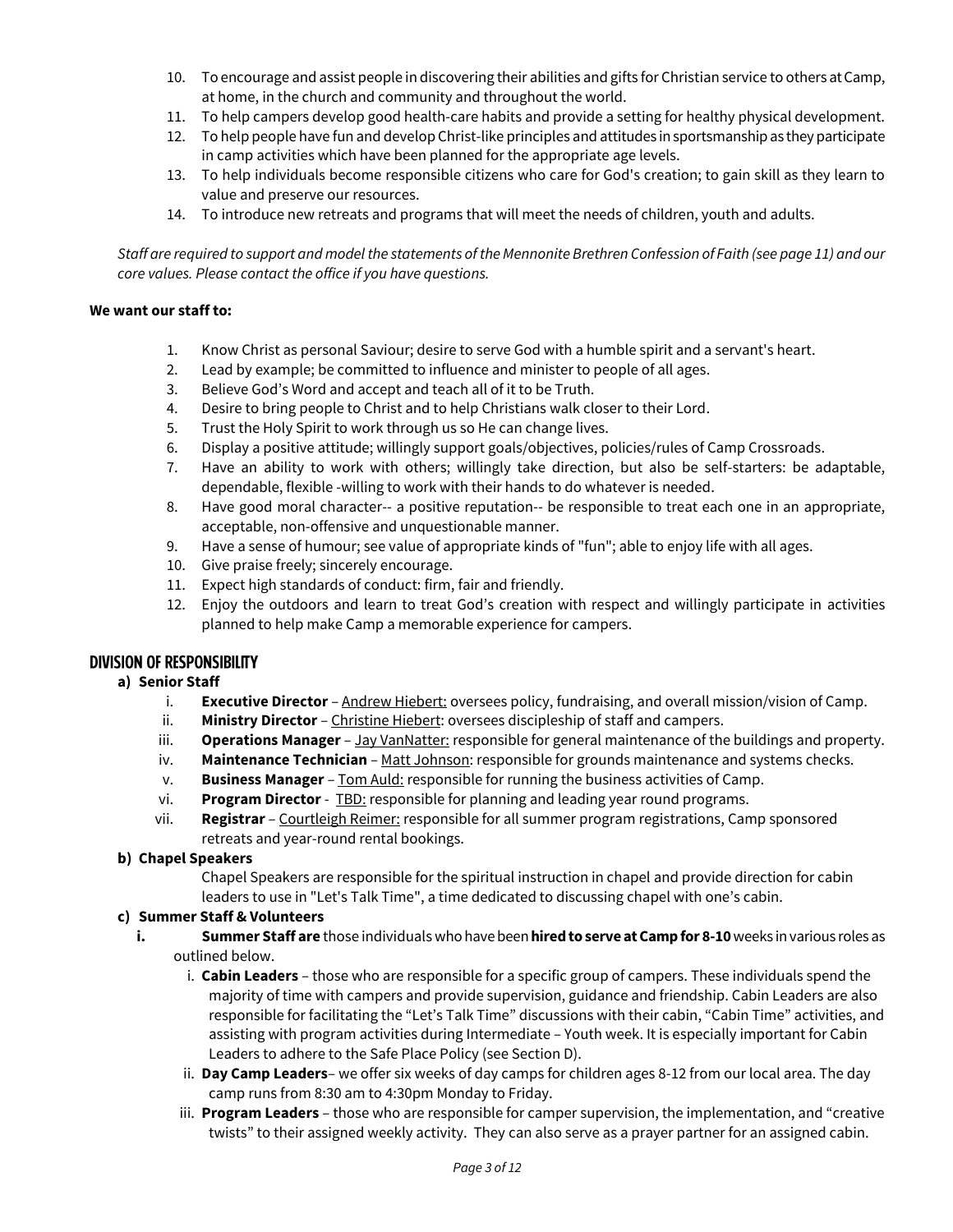#### iv. **Operational Staff**

- 1. **Laundry Services** responsible for all camp laundry (kitchen, facilities and summer staff). Reports to the Facilities Manager.
- 2. **Maintenance Staff** reports to Operations Manager for instruction on routine maintenance or projects.
- 3. **Food Services** reports to the Head Cook or Dining Hall Host/Hostess (see below)

## **ii. Core Summer Staff** are those individuals who **have been hired for 8-17 weeks in various leadership**

- **roles** within the summer program.
	- i. **Day Camp Director** responsible to design and provide oversight for the 6 week Day Camp program, including the Day Camp staff. Reports to the Program Director.
	- ii. **Dining Hall Host/Hostess**  is required to work with the Head Cook's schedule in orderto prepare, serve, and clean up after each meal. The Host/Hostess coordinates the dining hall staff's schedules to include helping with program (i.e. emergency drill assignments, buddy checks at the Waterfront, and the Tuck Shop). Plans, prepares and oversees the decorating of the dining hall for the banquet. Reports to the Food Service Manager.
	- iii. **Facilities Manager** responsible to prepare and maintain the cleanliness of all indoor facilities. Reports to the Operations Manager.
	- iv. **Horse Program Director** responsible for the design and oversight of the Horse Program. Reports to the Program Director.
	- v. **Kitchen Assistant** reports to the Food Service Manager and helps give leadership in Food Services.
	- vi. **Leaders in Training Directors** responsible to lead and care for the Leaders in Training in the context of the LIT program. Reports to the Program Director.
	- vii. **Maintenance** reports to the Operations Manager and assists with the general maintenance at Camp.
	- viii. **Summer Team** is a specialized group of Core Staff who design and provide oversight for the Overnight and Family Camp programs.These individuals plan, prepare, and run the summer program under the leadership of the Program Director.
	- ix. **Tuck Manager** responsible for Tuck Shop operations. This includes filling tuck orders which have been completed by cabin leaders, keeping accurate purchase and tax records, and other duties as assigned. Reports to the Business Manager.
- 

**iii. Volunteer Staff** - Individuals who are willing to give one or more weeks of service at Camp. **Volunteers can fill the roles of Cabin Leader, Day Camp Staff, Program Leader** (see above) **or Operations Staff** (see below):

- i. **Head Cook** responsible for the creation of the weekly menu, and supervision of the kitchen volunteers. They coordinate the preparation and delivery of all meals, and schedule free time for all the kitchen staff.
- ii. **Kitchen Staff** this group assists in preparing food as outlined by the head cook. All kitchen staff must follow the health code regulations for food services. This is outlined by the head cook and dining hall host/hostess at the beginning of the camp week.
- iii. **Dining Hall Staff** *–* completes tasks as assigned by Dining Hall Host/Hostess. Primary responsibilities include setting tables, doing dishes, sweeping, decorating for the banquet, and other responsibilities as required. All dining hall staff must follow the health code regulations for food services. This is outlined by the head cook and dining hall host/hostess at the beginning of the camp week. Dining Hall responsibilities begin on Sundays at 7:45am and end Saturdays at 10:30am.
- iv. **Maintenance Staff** reports to the Operations Manager (or assistants) in general maintenance of Camp.
- v. **Medical Staff**  two registered nurses or doctors are required to be onsite for the summer camp weeks (Kids - Youth Week). They have sole custody of all medications brought to camp by campers, LIT's and cabin staff. Campers are to receive any necessary medication from the medical staff only (not parents or cabin leaders). All medical related illnesses or injuries are tended to by the medical staff and related reports filled out accordingly. *In the case of any medical emergencies, the medical staff are responsible for contacting parents/guardians of campers in collaboration with either the Program or Executive Directors.*

#### **d) Bridge Program**

This program is designed for 18 yr olds to expand on LIT training and provide them with guidance that will allow them to become confident and responsible Summer Staff. They are mentored throughout the summer by a member of our leadership team and will participate in training sessions throughout the summer. Reports to Section Heads.

#### **e) Leaders in Training (LIT) Program**

This program is designed for 17 yr olds to develop skills and learn about leadership. They are given 2 weeks of training and transition into 4 weeks of supervised service. Reports to the LIT Directors.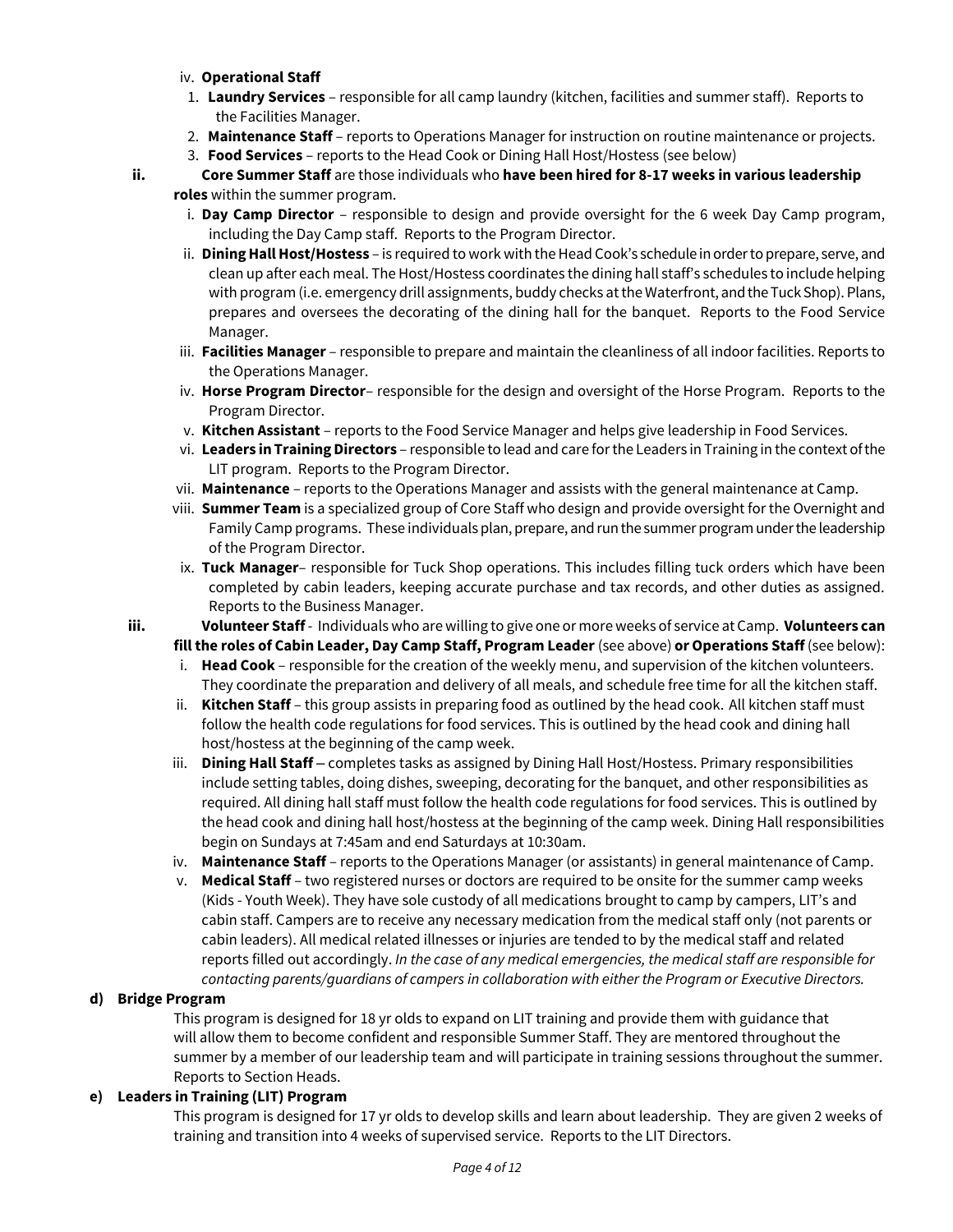## **SECTION B: EXPECTATIONS OF STAFF AT CAMP CROSSROADS**

#### **Arrival & Departure**

- 1. Incoming staff are encouraged to arrive Saturday after supper for summer camps. For Family Camps, staff and volunteers are encouraged to arrive the evening before the camp begins.
- 2. Please notify the Program Director if you cannot be on site at the requested times.
- 3. Those staff remaining and continuing to work/volunteer the following week should be back on site by 11pm on Saturday (or Sunday in the case of an incoming Family Camp).
- 4. Staff should not plan to leave camp mid-week without permission of the Program Director.

#### **Important Details**

- 1. Staff accommodation is assigned by administration (based on similar schedules).
- 2. Staff should only enter their own assigned accommodations.
- 3. Money and valuables can be handed into the office for safe storage.
- 4. The medical staff have sole custody of all medicines or drugs brought to Camp Crossroads. Campers are to receive any necessary medication from the medical staff only (not parents or cabin leaders).
- 5. Cell phones should only be used on your own time and out of sight of campers.
- 6. No photos may be taken of campers during the week in keeping with our safe place policy. Exceptions are made for the Camp Crossroads photographer/videographer and the Friday evening banquet.
- 7. Campers are only permitted to call home in exceptional circumstances.
- 8. Cars are to be parked in designated area behind the Centre or in the trailer park.
- 9. Summer Staff are not able to bring pets to Camp Crossroads.

#### **Daily Time Commitments**

- 1. Staff are to be at all meals.
- 2. Know your schedule please be on time.
- 3. Staff quarters should be quiet after "lights out". Noise and conversation are easily heard at night.

#### **Camp Visitors**

- 1. Visitors need to be friends/family of current staff and cleared by the Program Director before an invitation to Camp Crossroads.
- 2. Visitors are expected to report to the office and to wear a visitor badge while campers are present.
- 3. Visitors pay for meals in the Front Office at least an hour in advance (\$10 Breakfast, \$10 Lunch, \$15 Dinner).
- 4. Camp cannot accommodate visitors overnight in summer. Visitors are not to enter staff accommodations.

#### **Team Morale and Support**

- 1. Enthusiasm is contagious so is a bad attitude.
- 2. Camp is at its best when everyone:
	- a)Clearly understands their tasks.
	- b)Supports leadership.
	- c) Leads in a manner that is firm, fair, friendly and forgiving.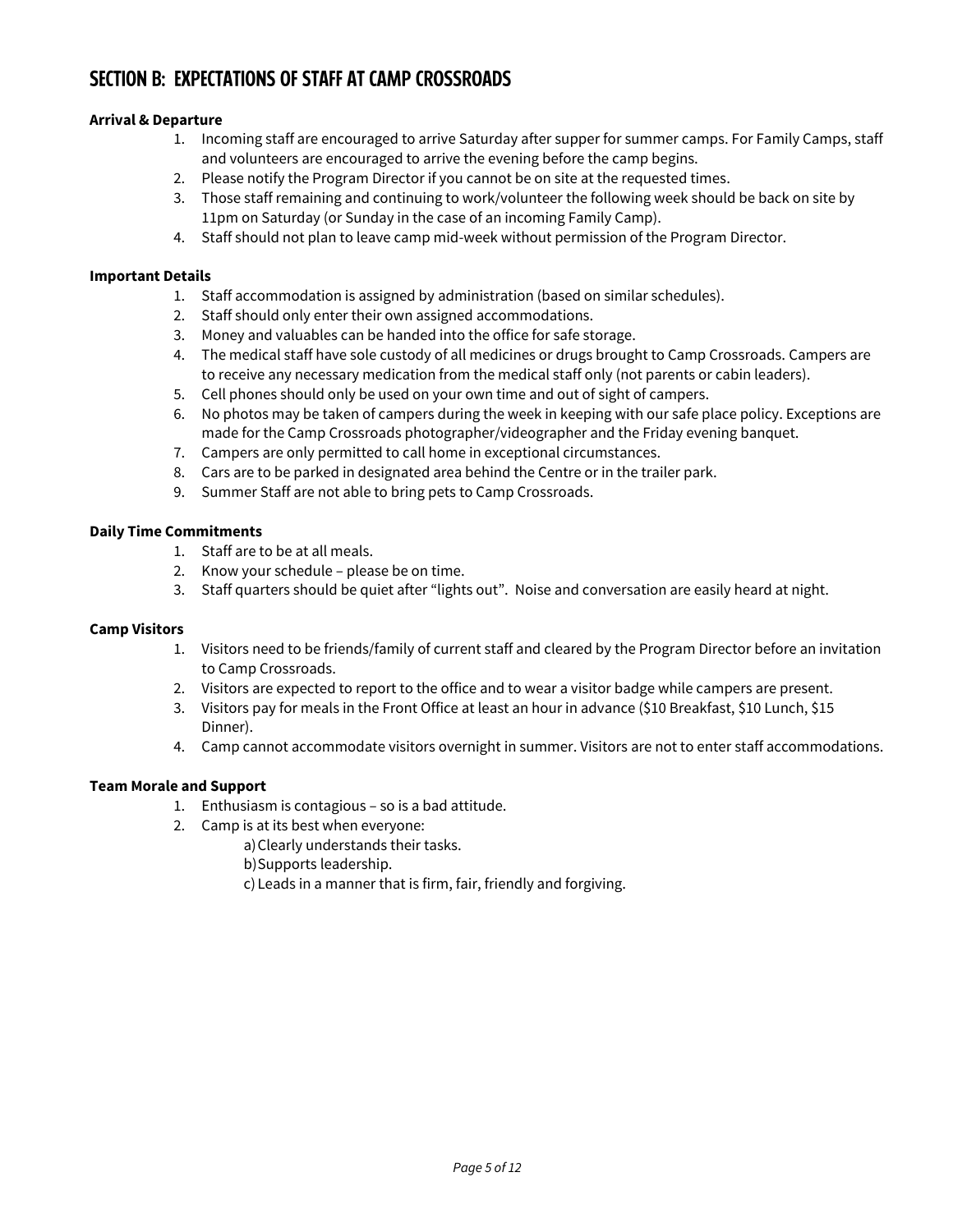#### **Enforcement of "B.A.G.E.L.S."**

| <b>Barefoot/Bikes:</b> | wear shoes when not on waterfront/don't ride a bike that's not yours                                |
|------------------------|-----------------------------------------------------------------------------------------------------|
| Animals:               | don't touch them or feed them                                                                       |
|                        | <b>Gum/Garbage/Graffiti:</b> chew gum at home, put all garbage in garbage cans, no graffiti at Camp |
| <b>Electronics:</b>    | campers turn in their cell phones/electronics/cameras to the office                                 |
| Language:              | keep your language positive                                                                         |
| <b>Swim Suits:</b>     | not allowed in the chapel or the dining hall (see Dress Code for more details)                      |

#### **Spiritual Growth**

- 1. Staff devotions are held each morning after breakfast in the Muskoka Room. Please plan to join.
- 2. Program staff and cabin leaders are expected to be at all chapels. Operations staff can attend chapels as their responsibilities allow. Presence and prayer are a great support to chapel and cabin leaders.
- 3. It is important to set aside daily time for personal devotions.

#### **What to Bring to Camp**

- Sleeping bag, pillow, blankets
- Alarm clock and watch
- Hat, boots, raincoat, bathing suit
- Several pairs of shoes appropriate for your responsibilities
- Jacket or heavy sweater
- Flashlight
- Bible, pen(s), notebook
- Insect repellent, sunscreen
- Stories to read to campers
- Props/clothes for skits and fun/themed meals
- Optional/helpful items:
	- o Baseball glove
	- o Music/skit books
	- o Musical instrument

#### **Code of Conduct**

All campers and staff using Camp Crossroads' facilities and participating in any programs shall govern their conduct as follows:

- 1. No alcoholic beverages, tobacco, electronic cigarettes/vaporizers, recreational marijuana, or illegal drugs are permitted on the premises.
- 2. Men and women, boys and girls, are to be examples of modesty, appropriateness and purity in relationships with each other.
- 3. Private entertainment shall not be used in any way which compromises the philosophy, goals and purposes of Camp Crossroads. Because we want to be consistent in our desire to create a retreat atmosphere, we discourage the use of personal entertainment equipment.
- 4. Modesty and discretion are required in all speech, behaviour and dress. We are to be positive examples. Offensive and inappropriate clothing, swimwear, language and actions destroy our testimony and are not acceptable.
- 5. The legitimate needs of others for privacy, consideration and rest will always be respected.
- 6. All buildings should be dark and quiet by 11:00pm unless otherwise indicated by a Director.
- 7. All campers and staff will respect the legitimate need of camp leadership to institute procedures and standards protecting the quality and safety of the camp experience.
- 8. Campers and staff will at all times protect the reputation and standing of Camp Crossroads.
- 9. Staff and campers will leave the camp grounds and buildings clean and in good repair.

#### **Dress Code**

Camp is an environment built on a foundation of respect for one another. Staff and campers are active and moving during many hours of the day, and clothing choices should be practical for a high activity and versatile environment. As a Christ-centred ministry, we encourage campers and staff to dress with Romans 12:1-2 in mind: not to conform to the patterns of this world, but to discern God's good, pleasing and perfect will for each of us with an attitude of modesty. For these reasons, all staff are expected to adhere to and enforce the following dress code: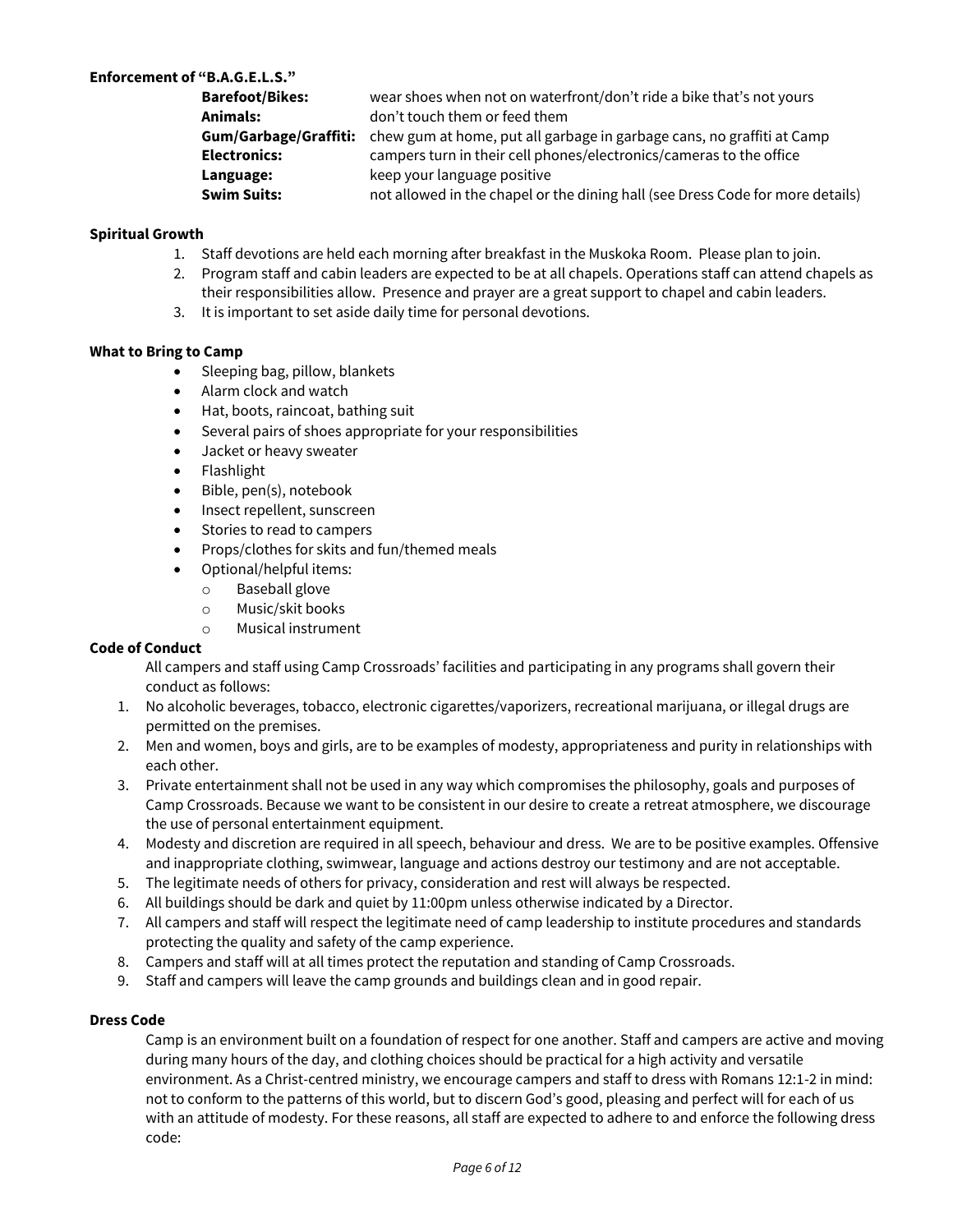- 1. **General:** All clothing should be consistent with the values and mission of Camp Crossroads as a Christ-centred ministry. No clothing should display inappropriate language, innuendo or negative messages.
- 2. **Swimwear:** Swimwear should be durable and well-fitting. Campers and staff must be able to enthusiastically participate in water activities without fear of losing or ruining articles of clothing. For men, bathing suits should fit without falling down, and reach past mid-thigh. For women, one-piece bathing suits are required. If a two-piece must be worn, we ask that it be worn with a dark coloured shirt over top.
- 3. **Tops:** Shirts must cover the midriff, and be properly fitted around arms (i.e. no gaping holes revealing side of chest). Strapless tops are not permitted.
- 4. **Shorts/Pants:** Shorts and pants must be practical for an active week. Bottoms should fit properly in order to avoid falling down or riding up. Clothing must be up to the hip, no underwear should be seen. All shorts must reach to approximately mid-thigh. We understand the usefulness of active wear such as spandex and leggings. However, no clothing should be transparent, and campers/staff may be asked to change if their clothing is too thin.

## **SECTION C: SAFETY AT CAMP CROSSROADS**

#### **RULES AT THE WATERFRONT**

- a) The Waterfront Manager is responsible for the waterfront at all times.
- b) All staff must follow "rules for campers" as well.
- c) Always use the "buddy system" when boating and swimming.
- d) Lifejackets (PFD) must be worn in all boats. Power Boat drivers may be exempted.
- e) Do not swim or boat after sunset.

#### **EMERGENCY PROCEDURES**

#### **Waterfront Emergency Procedure**

- Three blasts are sounded which indicate an emergency. They are relayed at the dining hall front deck.
- All campers move quickly to line up quietly, in cabin groups, at the dining hall- Director (designate) is in charge of campers.
- All staff (except Kitchen and Maintenance) move immediately to the waterfront area to begin the search.
- The medical staff will be at the waterfront.
- Dining Hall staff complete cabin check, as assigned by Dinging Hall Host/Hostess.
- Lists from horse & bike programs and waterfront activities (skiing, canoeing etc.) are sent to Director(s) (or the one in charge).
- One long blast of the air-horn given at Dining Hall indicates all are accounted for and/or present.

#### **Fire Procedures**

- One continuous siren (or back-up air horn) indicates a fire.
- When alarm sounds in accommodations, leave the area immediately. Contact Operations Manager.
- Everyone moves away from the danger area. If campers are in a cabin or any building, evacuate that area and the cabin leader stays with campers – work with other cabin leaders to contact administration. The cabin leader stays with both cabins of campers. A camper roll call shall be taken by cabin leader immediately.
- The Fire Department is called by Senior Staff. Ensure road access for fire vehicles.
- If a smoke sensor sounds while campers are in the cabin, the cabin leader must immediately evacuate the cabin, go to the next cabin and one leader shall call administrative staff while one stays with both camper groups.
- **Check fire drill procedures in the dining hall, chapel, office, cabins and all program areas.** Cabin leaders and staff will be informed of these procedures at staff orientation at the beginning of each camp week. They will review these procedures (posted in cabins) with campers on the first day of camp.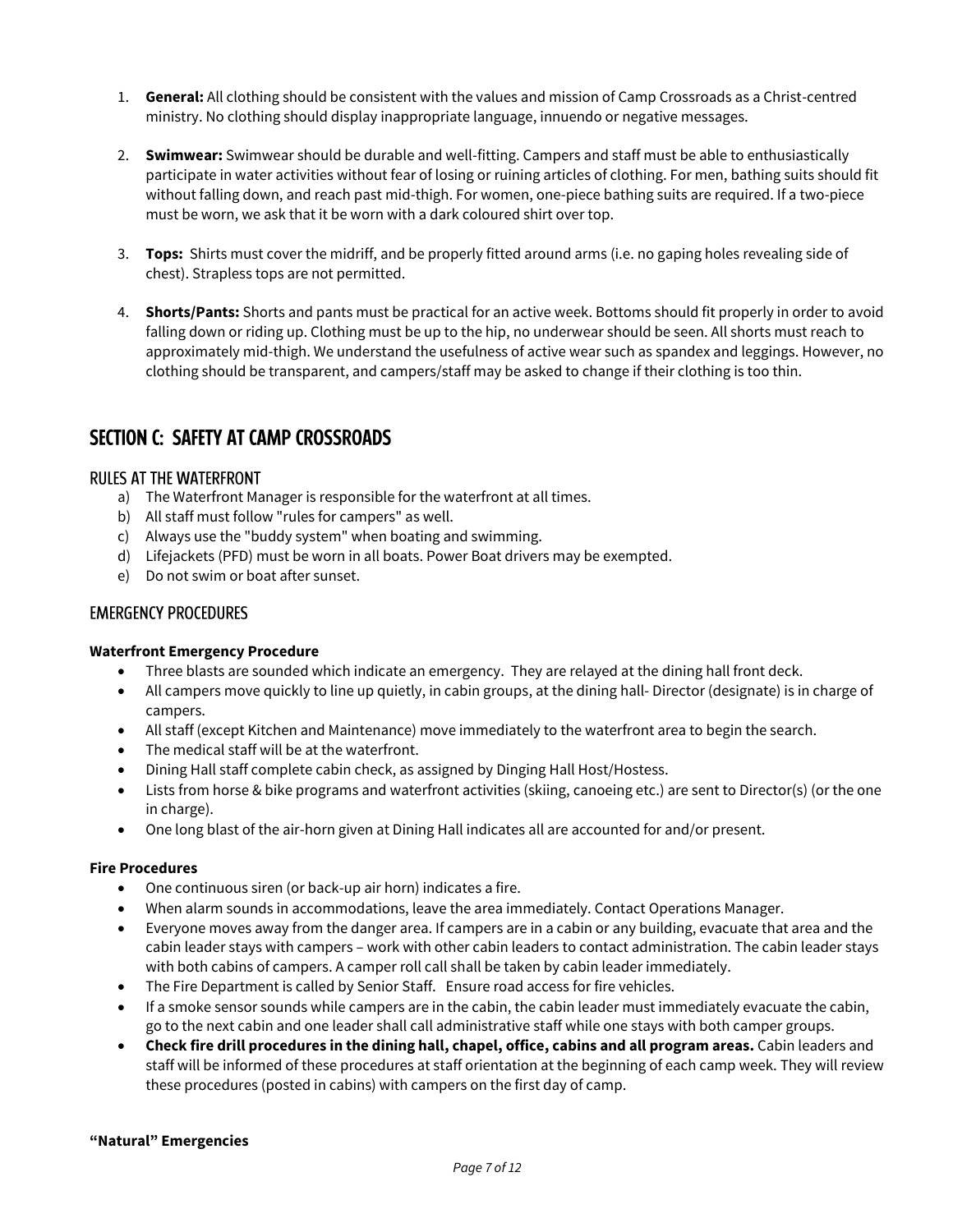#### **1. Lightning**

- a) Get indoors and stay near the centre of a room or building.
- b) Don't use or touch electrical appliances, stay off phones, and don't run tap water or take a shower.
- c) If you're outdoors, keep away from trees or hydro poles. Tall objects attract lightning. Don't stand in an exposed place or carry objects such as fishing poles, golf clubs or umbrellas. Stay close to the ground. Do not touch metal objects--wire fences, pipes, or the metal shell of a car.
- d) Being inside a metal building is usually safe. Wiring and running water are the likeliest paths for lightning.
- e) Stay away from open water the whole surface becomes a conductor. If you are out in an open boat, get to shore quickly, don't put your hands in the water and stay sitting.

#### **2. Tornado**

- a) Get inside immediately and stay away from doors and windows. The safest place to be is in the basement, under a stairway, in a closet, wedged in a corner behind or under heavy furniture. When there is no basement, take shelter on the first floor, preferably in a small room or hall on the side farthest away from the approaching storm.
- b) Out in the open, run away from path of the tornado.
- c) If you can't avoid the storm, try to find a ditch or ravine, lie flat and, if possible, hang on to the base of a small tree or shrub.

#### **EMERGENCIES WITH CAMPERS**

#### **Lost/Missing Camper**

- When a camper is missing, notify the Camp administration immediately.
- One of the Senior Staff will direct a search quickly.
- Extended search will be via. Waterfront Emergency Procedures.
- The Director(s) will notify the parents and Camp Board if the problem is serious.

#### **Calling an Ambulance**

- Emergency phone numbers are posted by each phone. The medical staff or Director (designate) will call the ambulance. They will decide which adult (other than cabin leader) will accompany the patient.
- The Director(s) shall be informed about necessary hospital trips and the medical staff will call parents.
- It is important that all other staff help in emergencies by keeping campers away. Regular programs will continue, if at all possible.

#### **Information & Communication of Emergencies at Camp Crossroads**

- In event of a total Camp emergency (e.g. fire, disaster), the Board policy states: the Executive Director will notify the Board Chair who will call other Board members and the Ontario M.B. pastors/churches.
- In the event that a case of abuse, legal concerns, or similar social concerns occur at Camp, the Program Director must be notified who will then notify the Executive Director, who will then call the Board Chair (and the appropriate agencies).
- When there are serious behaviour problems and all attempts to help have failed causing the camper to be sent home, the Program Director will call the parents of the camper to arrange trip home.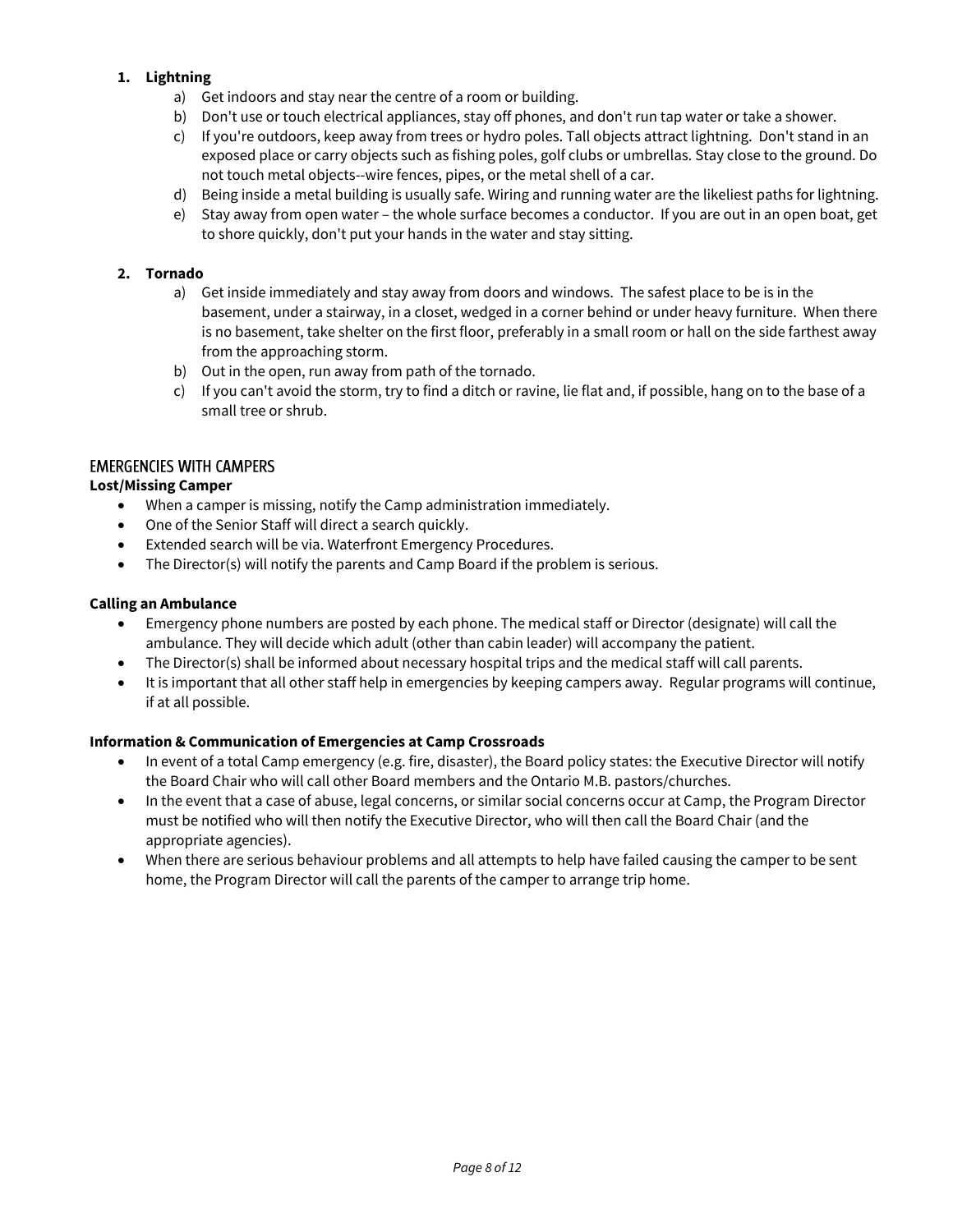## **SECTION D: SAFE PLACE POLICY**

It is the intent of those responsible for Camp Crossroads to ensure that the Camp is a safe place. We desire to protect all who attend the programs, with special attention to the children, youth and any vulnerable adults.

We at Camp Crossroads believe God calls us to live peaceably with others, respecting and honouring one another. We believe we are to live a life that avoids the exploitation of vulnerable people through use of any force or power. We at Camp Crossroads want to provide all campers, volunteers, staff and guests a safe and comfortable camp environment in which they can experience the love and grace of God. In the implementation of this "Safe Place Policy", we want to outline preventative measures to avoid abuse of any kind and how we will proceed if abuse is reported, suspected or alleged.

#### **Purpose of the "Safe Place Policy":**

- a) To protect the vulnerable from abuse.
- b) To protect the workers from false accusations.
- c) To protect the Camp and Conference from litigation and loss of testimony.
- d) To protect those in leadership at Camp from litigation and potential loss of their ministry opportunities.

**Abuse:** Constitutes sexual abuse, emotional abuse, physical abuse, physical neglect, sexual assault or sexual harassment and includes physical, emotional or sexual harm.

**Emotional Abuse:** Occurs when anyone attempts to control another person through the use of derogatory language, threats or intimidation.

**Physical Abuse:** Occurs when anyone inflicts physical harm on another person or uses force that is unwarranted by the situation.

**Physical Neglect:** Means to fail to meet the physical needs of a child in one's care. It constitutes harm or threatened harm to a child's health or welfare by failing to provide adequate food, clothing shelter, or medical care or failing to intervene to eliminate a risk when able to do so.

**Sexual Abuse:** means any sexual touching, invitation to sexual touching or other sexual acts. In determining whether the touching or the act is a sexual touching or sexual act, one should ask whether a reasonable observer, looking at the touching or the act in its context, would conclude that it is. This definition would exclude normal affectionate behaviour and excludes normal health or hygiene care. Sexual activity between children or youth may constitute "sexual abuse" if the difference in age or power between the children is so significant that the older or more powerful child is clearly taking advantage of the younger or less powerful child. However, this definition would also exclude consensual, developmentally appropriate sexual activity between children, where there is no significant difference in age or power between the children.

**Sexual Assault:** Is a criminal act involving unwanted or forced sexual contact and/or activity.

**Sexual Harassment**: Is any behaviour which subjects a person to unwanted verbal or physical attention of a sexual nature. This may involve an incident or a series of incidents that consist of verbal, emotional, mental or physical conduct, or any combination thereof. It includes a wide range of behaviour, from innuendo to lewd comments, to sexual jokes, to unwanted or inappropriate touching, to overt demands of sexual favours.

**Sexual Misconduct:** includes any sexual contact between a staff person and a camper with whom there is or has been a counselling relationship.

Safety applies to physical, emotional and sexual dimensions:

- We must avoid physical abuse in our efforts to guide behaviours at our Camp.
- We must avoid emotional abuse in our efforts to persuade people of their need for God.
- We must avoid sexual abuse in our efforts to build loving, caring relationships.

Reporting of incidents of suspected or known abuse is required by law. There are legal consequences for failing to provide reasonable and sufficient care and supervision. Carelessness, neglect and abuse cannot be tolerated. We must be accountable and responsible in our decisions and actions of appointing staff and approving volunteers for our programs. Those who are at Camp Crossroads deserve a safe environment to learn about the Creator.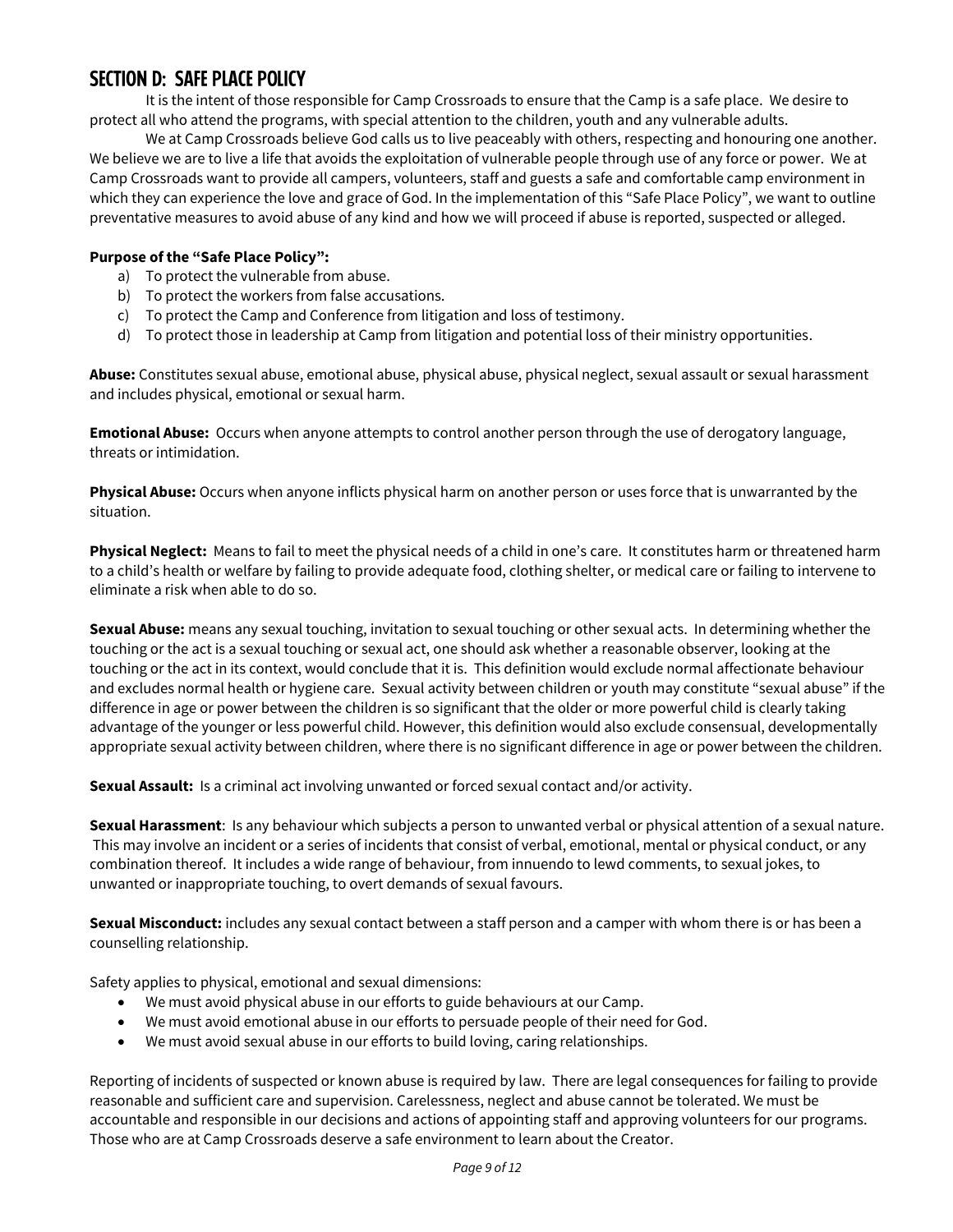#### **Police Checks**

Current police checks are required for all staff and volunteers who serve at Camp Crossroads.

Camp Crossroads is a residential camp and as such has unique features of living in community. We need to understand the extent of our care and responsibility, which includes the safety and well being of all those who participate in the Camp program. Great care is required when approving staff and volunteers who work in our programs. We must exercise great care in supervising and monitoring those at our Camp. We must be responsible to prevent any situations that can give rise to others questioning the behaviour and leadership of staff for campers and the suspected inappropriate actions of campers, adults or staff to one another. It is important to safeguard and protect both our campers and staff.

#### **"A Safe Place"**

Adults must not put themselves in situations where actions can be misinterpreted. Be aware of any behaviour or speech that gives reason to question.

- 1. When speaking privately to a camper always be in view of others. We recommend that cabin leaders only "counsel" those of their own group. When other staff leaders "counsel" campers, leaders shall be sure that it is in a public place.
- 2. Do not allow campers into private staff areas.
- 3. Be aware of what you share and ask. Staff should keep personal matters private from the campers.
- 4. Report and record suspicious or unusual observations to the Program or Executive Directors.
- 5. Whether at our Camp or "off site" for Camp Crossroads sponsored programs, campers and staff are to stay in their assigned cabins or tents.
- 6. Staff are not to enter into inappropriate physical activities with other staff during their time of service at Camp.
- 7. Avoid harassment, including the following: jokes or gestures of a sexual nature, unwelcome jokes, questionable or offensive language, taunting of others about appearance, attire, gender or race, emotional or physical abuse, physical neglect, sexual assault or sexual harassment
- 8. Staff should show care for the well being of campers health, hygiene, physical safety and emotional well-being. Whenever possible, staff should respect the camper's desire for privacy or personal boundaries.
- 9. Questions and discussions about sex and sexuality should be handled discreetly, without explicit detail and with much wisdom. Staff should not condone sexual jokes, gestures or innuendos.
- 10. During Camp sessions, no camper will be released into the custody of someone other than their legal guardians unless it has been pre-arranged through the Camp Administration.

#### **Discipline**

- 1. Use suggested procedures for handling discipline problems. Discipline may not be abusive.
- 2. No staff member should ever physically hit a camper. Discipline should not include physical or emotional punishment, verbal abuse or denial of needs (sleep, food, shelter or clothing).
- 3. Defiance of Camp policy and abusive behaviour (by either campers or staff) will not be tolerated and will be dealt with appropriately by Camp administration. There is no refund for campers sent home for defiant behaviour.

#### **Showing Affection**

- 1. Make a point of showing affection to all your campers in public view where others can see you. Your actions should be such that you as staff feel comfortable that others see you. Because campers open up to various people differently, ask permission to hug or show affection to them.
- 2. Touch children in safe places on their bodies, avoiding private places. The back, the head and the shoulders are acceptable places. The buttocks, breasts, thighs and groin are not acceptable.
- 3. Try not to be alone with a camper, unless it is absolutely unavoidable. Try to always let a fellow staff member know where you will be, why and for how long.
- 4. Staff should model healthy relationships with other staff as taught in the Scriptures. Our goal is to create an emotionally safe place for a multi-cultural community where modesty is the guiding principle.

#### **Reporting Problems**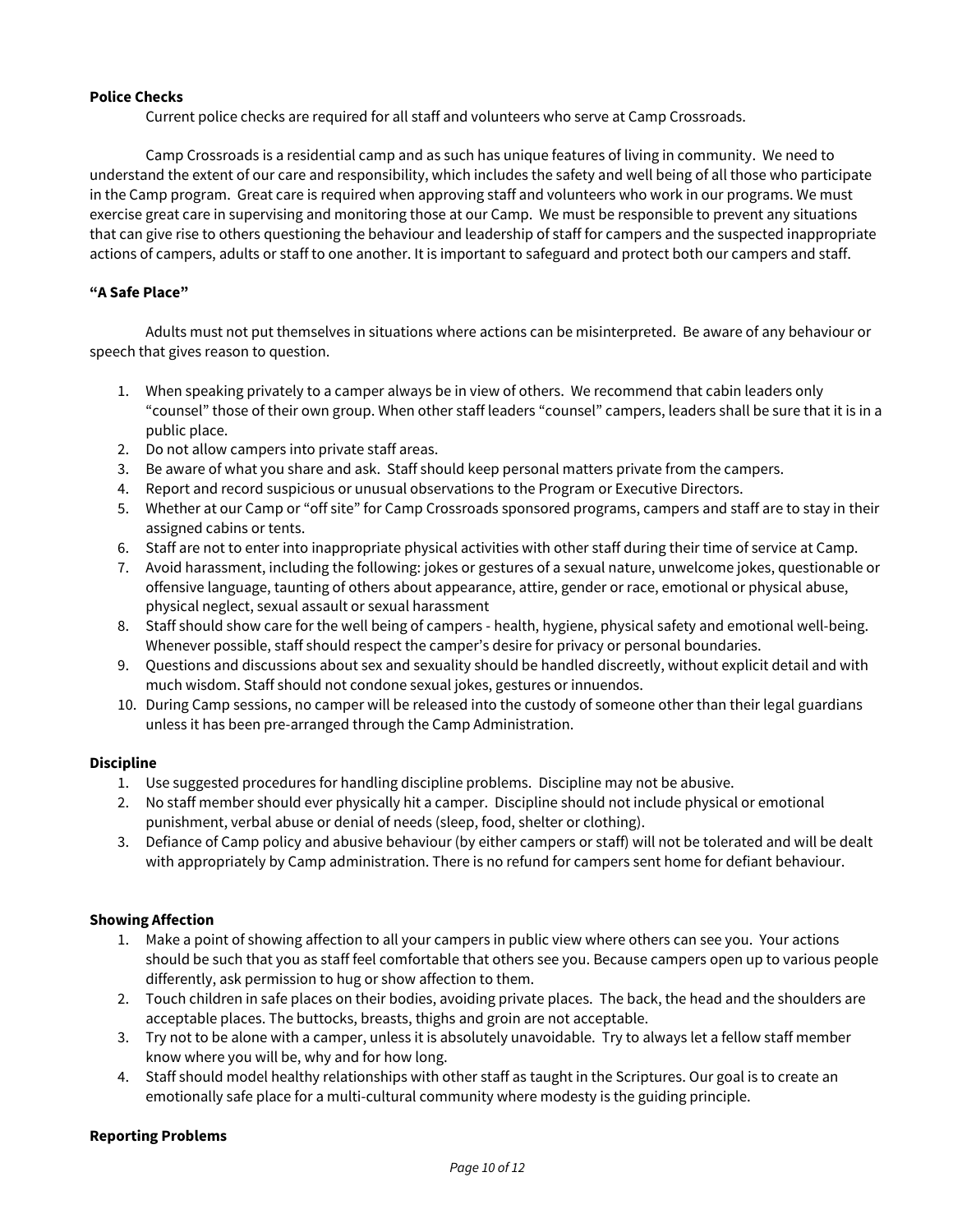When information about abuse has been disclosed or is suspected, staff must report the information to the Program or Executive Directors. One of these Directors will report it to the appropriate authorities (i.e. Family and Children Services, or police). Child abuse requires an immediate response and recognition of a larger context. We want to try to protect the child from further abuse.

It is our duty to report suspected abuse in accordance with provincial law. We report abuse for legal and moral reasons and in hopes of breaking the "cycle of abuse". Abuse should be reported as soon as possible after the suspicion or knowledge of abuse.

## **SECTION E: SPIRITUAL EMPHASIS AT CAMP**

We seek out every opportunity to point campers to a life changing relationship with Jesus Christ in the following ways:

#### a) **Modeling**

- i. Set an example 1 Tim. 4:12. Let campers see "the reality of Jesus" in your life.
- ii. Be excited about your relationship with the Lord, about "Quiet Time", singing, chapels, etc.
- iii. Spirit-filled cabin leaders/staff are important for effective results in the lives of campers.

#### b) **Befriending**

- i. Be available for the campers in your cabin day or night.
- ii. Establish a bridge. Learn to know them by name.
- iii. Take time for each camper find some time to talk alone with each one during the week.
- iv. Be aware of individual needs and get help if needed.
- v. Focus on those in your cabin.

#### c) **Instructing**

- i. Devotions use guidelines from chapel leaders and add your own ideas. Help campers use the Bible and understand the meaning of Personal Quiet Time (PQT).
- ii. Memory verse and Bible quiz drills. Teach or help them learn how to use the Bible.
- iii. Chapels encourage enthusiastic participation.
- iv. Prayer encourage all campers to pray.
- d) **Guiding**
	- i. Be sensitive to the leading of the Spirit.
	- ii. Use Bible verses when leading kids to Christ:
		- o God loves me: John 3:16, Jer. 31:3
		- o I have sinned: Rom. 3:23, 1 John 1:8
		- o Christ died for me: 1 Cor.15:3, 1John 4:14,Rom. 5:8
		- o I must receive Him, personally: John 1:12, 1 John 1:7, Rev. 3:20
		- o I am saved: John 3:36, Acts 16:31, John 1:12
	- iii. Make sure they have a Bible to take home after Camp. Ask admin staff for a free Bible for this purpose.

## **SECTION F: MENNONITE BRETHREN CONFESSION OF FAITH**

- 1. **[God](http://www.mbconf.ca/believe/confession/god.en.html)**: We believe in the one true God, the source of all life, who reigns over all things as Father, Son and Holy Spirit, and who lovingly cares for all creation. God the Father planned the redemption of humanity and sent Jesus Christ the Son to be the Saviour of the world. Jesus proclaimed the reign of God, bringing good news to the poor and triumphing over sin through His obedient life, death, and resurrection. God the Holy Spirit empowers believers with new life, indwells them, and unites them in one body.
- 2. **[Revelation of God](http://www.mbconf.ca/believe/confession/revelation.en.html)**: We believe God has made Himself known to all people. Beginning with creation and culminating in Jesus Christ, God has revealed Himself in the Old and New Testaments. All Scripture is inspired by God, and is the authoritative guide for faith and practice. We interpret the Scripture in the church community as guided by the Holy Spirit.
- 3. **Creation and Humanity**: We believe God created the heavens and the earth, and they were good. Humans, God's crowning act, were created in the image of God. Sin has alienated humanity from the Creator and creation, but God offers redemption and reconciliation through Jesus Christ.
- 4. **Sin and Evil**: We believe sin is individual and corporate opposition to God's good purposes and leads to physical and spiritual death.
- 5. **Salvation**: We believe God saves all people who put their faith in Jesus Christ. By His obedient life, sacrificial death and victorious resurrection, Christ delivers people from the tyranny of sin and death and redeems them for eternal life in the age to come. All creation eagerly awaits its liberation from bondage into the freedom of the glory of God's children.